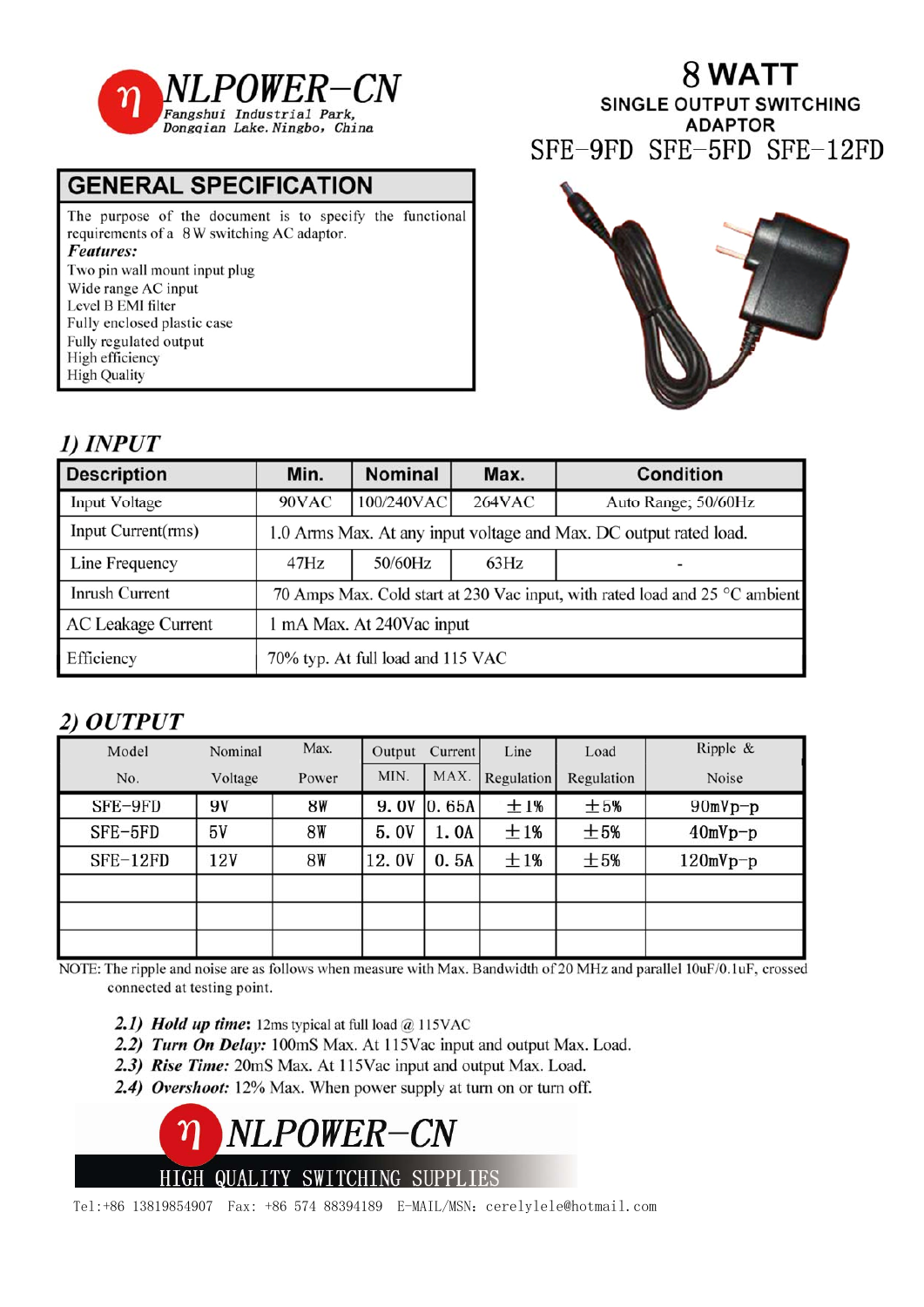

## *3) PROTECTION:*

#### *3.1) Short Circuit Protection:*

The power supply will be auto recovery when short circuit faults remove.

#### *3.2) Over Power Protection:*

 $120\% \sim 180\%$  active for 10.5W rated of power. Total power protection at normal AC input voltage, The power supply will be auto recovery.

#### *3.3) Over Voltage Protection:*

Build-in.

### *4) ENVIRONMENT*

#### *4.1) Operating Temperature:*

5℃to 55℃, Full load, Normal operation.

#### *4.2) Storage Temperature:*

-20℃ to 85℃ Without package

#### *4.3) Relative Humidity:*

 $5\%$  (0°C) ~ 90%(40°C) RH, 72Hrs, Full load, Normal operating

#### *4.4) Vibration: 4.4.1) Operating: IEC 721-3-3 3M3*

 5~9Hz, A=1.5mm 9~200Hz, Acceleration  $5m/s^2$ 

#### *4.4.2) Transportation: IEC 721-3-2 2M2*

5~9Hz, A=3.5mm 9~200Hz, Acceleration=5m/s<sup>2</sup>  $200 \times 500$ Hz, Acceleration= $15 \text{m/s}^2$  3 Axes, 10 cycles per axis. (No permanent damage may occur during testing.

The product has to restore to its original situation after power off/on.)

#### *4.5) Dropping (packed):*

 1 corner, 3 edges, and 6 surfaces (Height: 76 cm)